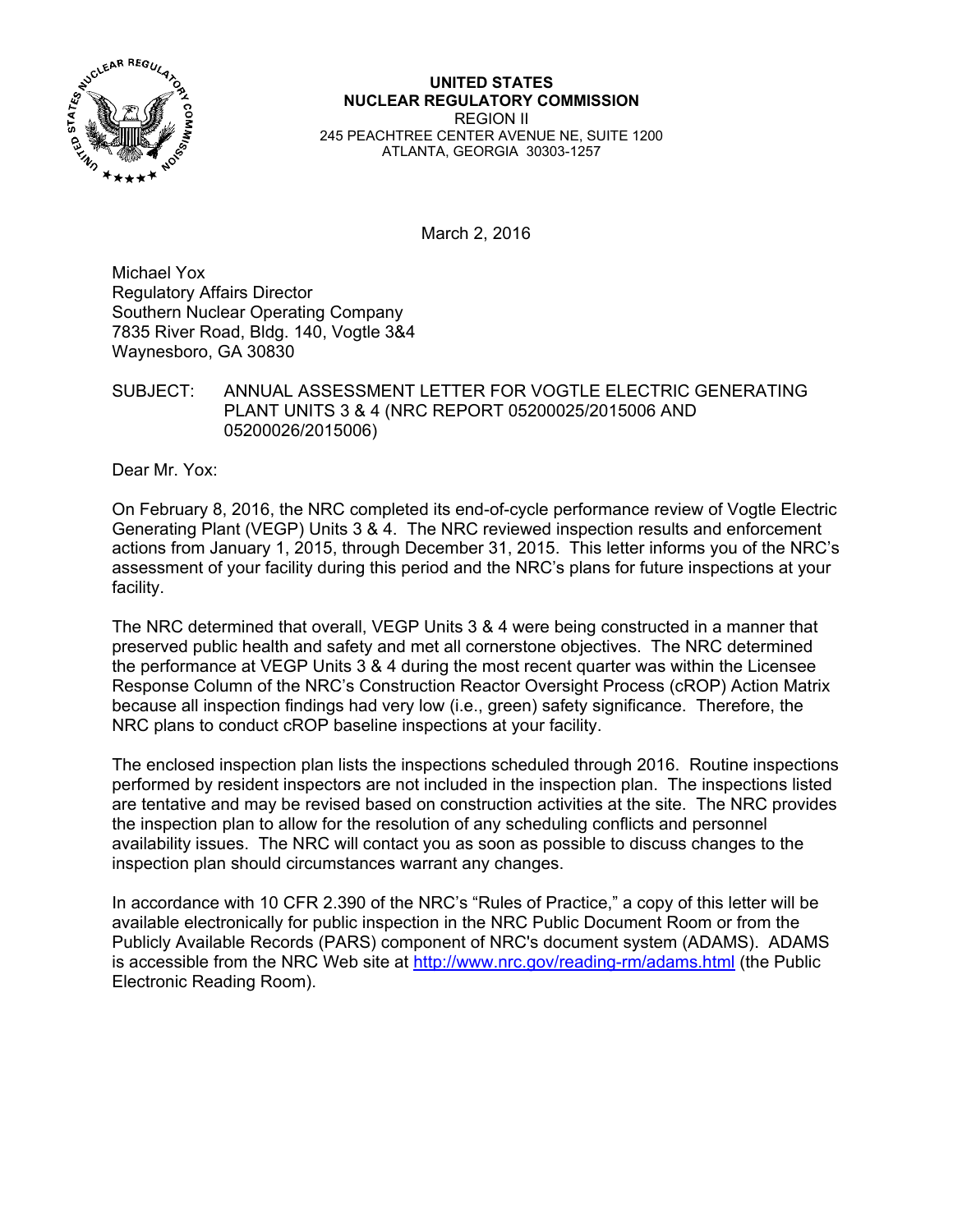Please contact me at (404) 997-4540 with any questions you have regarding this letter or inspection plan.

Sincerely,

### **/RA/**

Michael E. Ernstes, Chief Construction Project Branch 4 Division of Construction Projects

Docket Nos.: 52-00025, 52-00026 License Nos.: NPF-91, NPF-92

Enclosure: Vogtle Units 3&4 Inspection Plan

cc w/encl.: (See next page)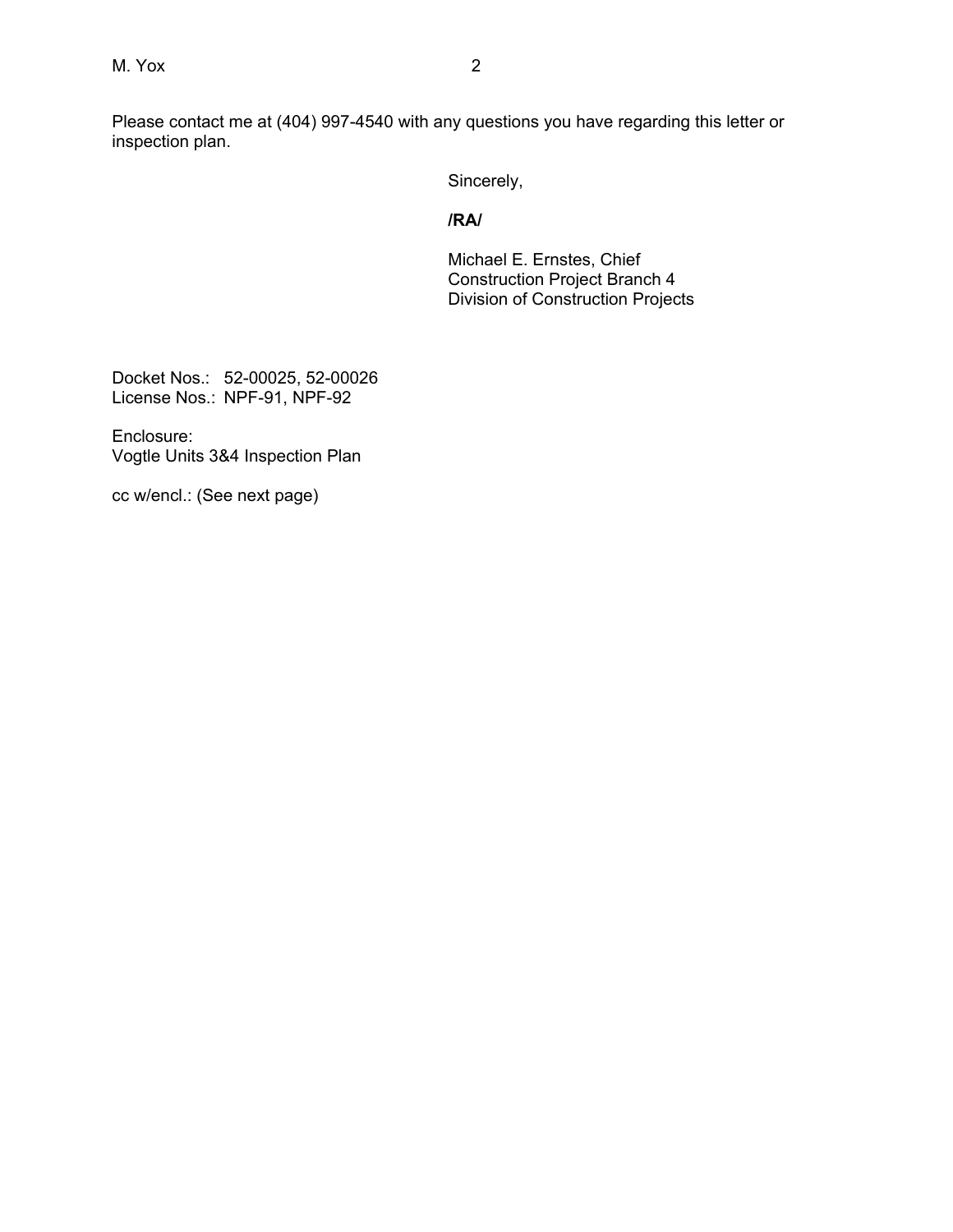Please contact me at (404) 997-4540 with any questions you have regarding this letter or inspection plan.

Sincerely,

## **/RA/**

Michael E. Ernstes, Chief Construction Project Branch 4 Division of Construction Projects

Docket Nos.: 52-00025, 52-00026 License Nos.: NPF-91, NPF-92

Enclosure: Vogtle Units 3&4 Inspection Plan

cc w/encl.: (See next page)

| $\Box$ PUBLICLY AVAILABLE<br>ADAMS: □ Yes ACCESSION NUMBER: ML16062A287 |             |                              | $\Box$ NON-PUBLICLY AVAILABL | $\sqcap$ SENSITIVE<br>$\Box$ SUNSI REVIEW COMPLETE |                  | $\Box$ NON-SENSITIVE<br>□FORM665 ATTACHED |                  |
|-------------------------------------------------------------------------|-------------|------------------------------|------------------------------|----------------------------------------------------|------------------|-------------------------------------------|------------------|
| <b>IOFFICE</b>                                                          | RII:DCP     | RII:DCP                      |                              |                                                    |                  |                                           |                  |
| <b>ISIGNATURE</b>                                                       | /RA/        | /RA/                         |                              |                                                    |                  |                                           |                  |
| <b>NAME</b>                                                             | M. Kowal    | M. Ernstes                   |                              |                                                    |                  |                                           |                  |
| <b>DATE</b>                                                             | 2/16/16     | 2/22/16                      |                              |                                                    |                  |                                           |                  |
| <b>IE-MAIL COPY?</b>                                                    | YES.<br>NO. | N <sub>O</sub><br><b>YES</b> | <b>YES</b><br>N <sub>O</sub> | N <sub>O</sub><br>YES                              | YES<br><b>NO</b> | <b>YES</b><br>NO                          | <b>NO</b><br>YES |

 **OFFICIAL RECORD COPY**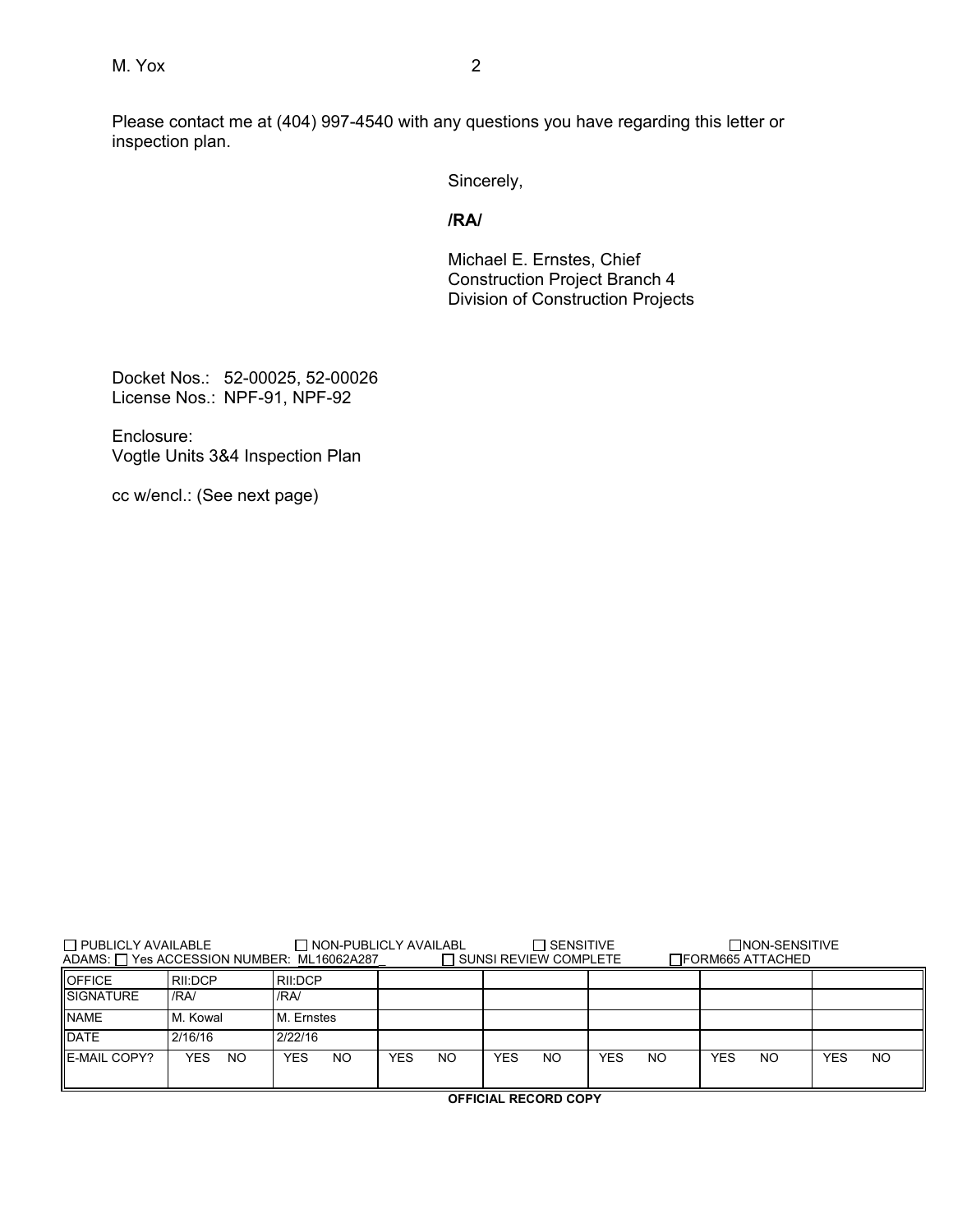#### cc w/ encls:

Resident Manager **Resident Inspector** Oglethorpe Power Corporation Plant Vogtle 3 & 4 Alvin W. Vogtle Nuclear Plant 7825 River Road 7821 River Road Waynesboro, GA 30830 Waynesboro, GA 30830

Southern Nuclear Op. Co. Atlanta, GA 30354-3906 Document Control Coordinator 42 Inverness Center Parkway Gene Stilp Birmingham, AL 35242 Harrisburg, PA 17112

Anne F. Appleby **Mr. Robert E. Sweeney** Oglethorpe Power Corporation **IBEX ESI** 2100 East Exchange Place 4641 Montgomery Avenue Tucker, GA 30084 Suite 350

County Commissioner Office of the County Commissioner George B. Taylor, Jr. Burke County Commission 2100 East Exchange Pl. Waynesboro, GA 30830 Atlanta, GA 30084-5336

Mr. Wayne Guifoyle **Brian H. Whitley** Commissioner 42 Inverness Center Parkway District 8 BIN B237 Augusta-Richmond County Commission Birmingham, AL 35242 4940 Windsor Spring Rd. Hephzibah, GA 30815

Gwendolyn Jackson Burke County Library 130 Highway 24 South Waynesboro, GA 30830

Mr. Reece McAlister Executive Secretary Georgia Public Service Commission Atlanta, GA 30334

 Mr. Barty Simonton Office of the Attorney General Environmental Radiation Program Manager 40 Capitol Square, SW Environmental Protection Division Atlanta, GA 30334 Georgia Dept. of Natural Resources 4224 International Pkwy., Suite 120

Attn: B236 **1550 Fishing Creek Valley Road** 

Bethesda, MD 20814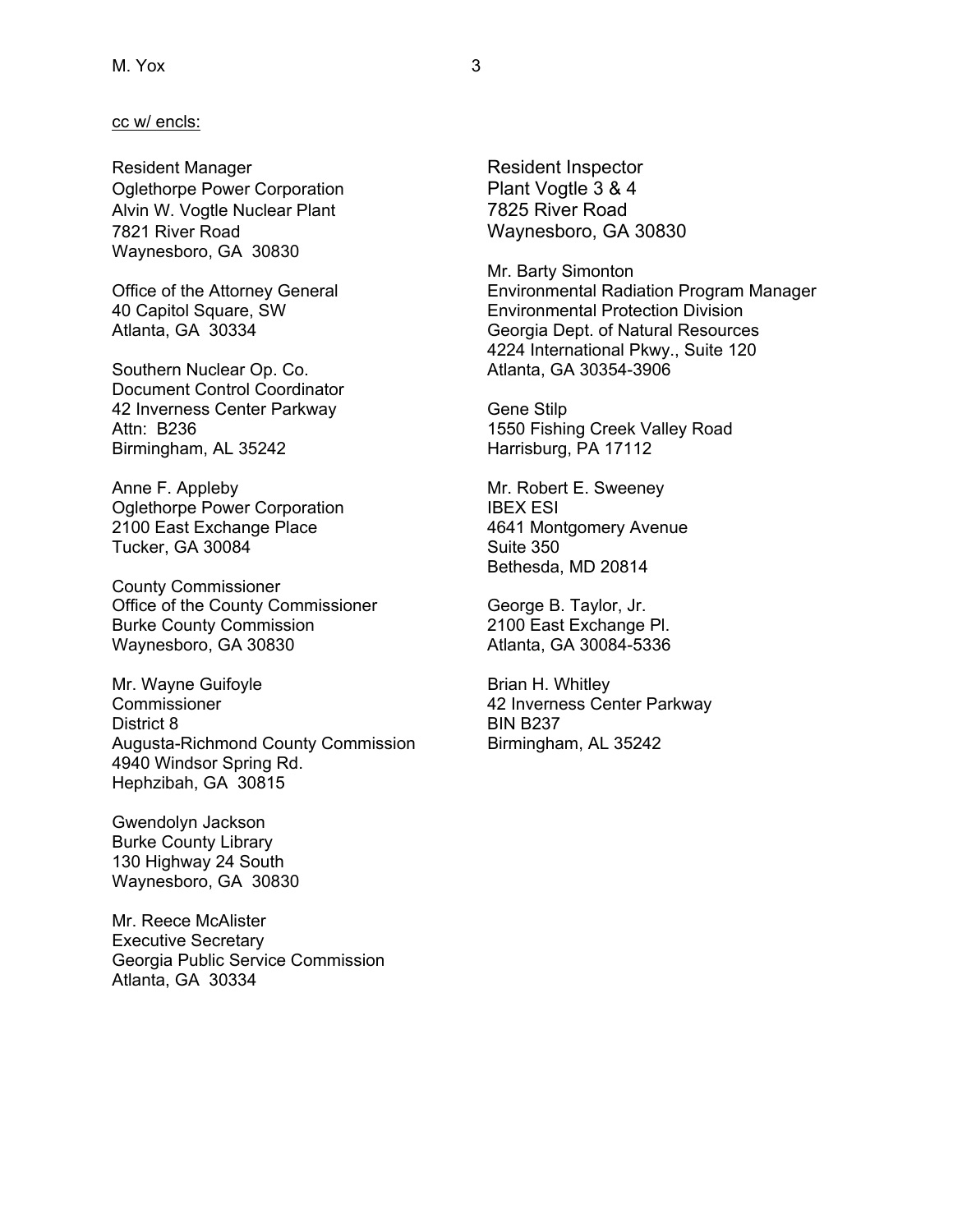## Email

agaughtm@southernco.com (Amy Aughtman) annacom@westinghouse.com (Michael J. Annacone) awc@nei.org (Anne W. Cottingham) Bartley.Higgins@hq.doe.gov (Bartley Higgins) becky@georgiawand.org (Becky Rafter) bhwhitle@southernco.com (Brian Whitley) Bill.Jacobs@gdsassociates.com (Bill Jacobs) bjadams@southernco.com (Brad Adams) burrouno@westinghouse.com (Nicholle Burroughs) bwwaites@southernco.com (Brandon Waites) castelca@westinghouse.com (Curtis Castell) comerj@westinghouse.com (James Comer) couturgf@westinghouse.com (Gerald Couture) crenshjw@westinghouse.com (John Crenshaw) crpierce@southernco.com (C.R. Pierce) cwaltman@roe.com (C. Waltman) dahjones@southernco.com (David Jones) david.hinds@ge.com (David Hinds) david.lewis@pillsburylaw.com (David Lewis) david.siefken@hq.doe.gov (David Siefken) dgbost@southernco.com (Danny Bost) dlfulton@southernco.com (Dale Fulton) drculver@southernco.com (Randy Culver) durhamdc@westinghouse.com (David Durham) ed.burns@earthlink.net (Ed Burns) edavis@pegasusgroup.us (Ed David) erg-xl@cox.net (Eddie R. Grant) fdhundle@southernco.com (Forrest Hundley) G2NDRMDC@southernco.com (SNC Document Control) graysw@westinhgouse.com (Scott W. Gray) james1.beard@ge.com (James Beard) jannina.blanco@pillsburylaw.com (Jannina Blanco) jantol1dj@westinghouse.com (David Jantosik) jbtomase@southernco.com (Janice Tomasello) jenmorri@southernco.com (Jennifer Buettner) jim@ncwarn.org (Jim Warren) Joseph\_Hegner@dom.com (Joseph Hegner) jpredd@southernco.com (Jason R. Redd) jranalli@meagpower.org (Jerry Ranalli) jtgasser@southernco.com (Jeff Gasser) karen.patterson@ttnus.com (Karen Patterson) karlg@att.net (Karl Gross) kdfili@southernco.com (Karen Fili)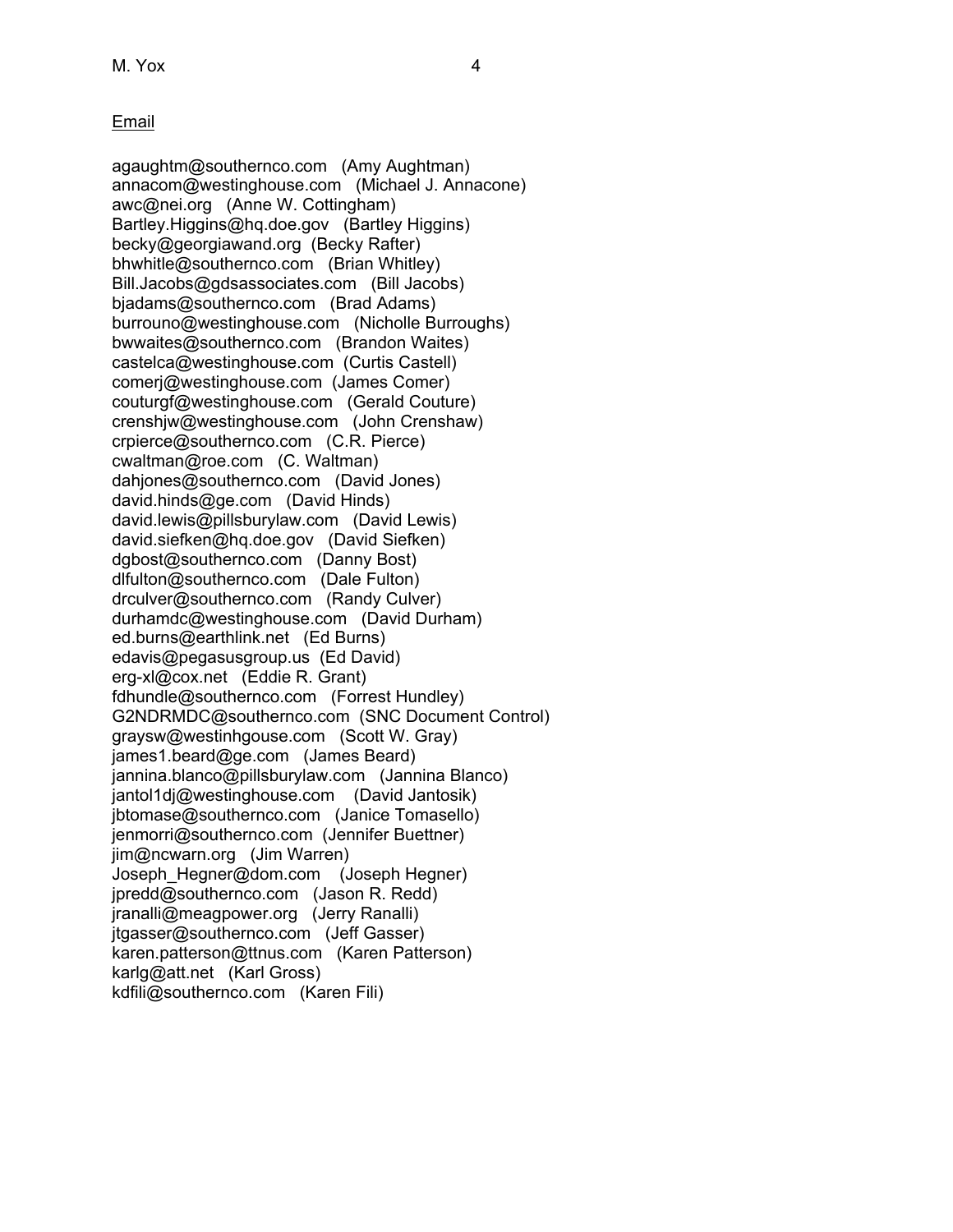kim.haynes@opc.com (Kim Haynes) kmseiber@southernco.com (Kristin Seibert) kmstacy@southernco.com (Kara Stacy) KSutton@morganlewis.com (Kathryn M. Sutton) kwaugh@impact-net.org (Kenneth O. Waugh) lchandler@morganlewis.com (Lawrence J. Chandler) ldperry@southernco.com (Leigh D. Perry markus.popa@hq.doe.gov (Markus Popa) mcintyba@westinghouse.com (Brian McIntyre) mdmeier@southernco.com (Mike Meier) media@nei.org (Scott Peterson) Melissa.Smith@Hq.Doe.Gov (Melissa Smith) Michael.Kuca@hq.doe.gov (Michael Kuca) mike.price@opc.com (M.W. Price) mlgraves@southernco.com (Michelle Graves) MSF@nei.org (Marvin Fertel) myox@southernco.com (Mike Yox) nirsnet@nirs.org (Michael Mariotte) Nuclaw@mindspring.com (Robert Temple) patriciaL.campbell@ge.com (Patricia L. Campbell) Paul@beyondnuclear.org (Paul Gunter) pbessette@morganlewis.com (Paul Bessette) r.joshi15@comcast.net (Ravi Joshi) randall@nexusamllc.com (Randall Li) rhenry@ap.org (Ray Henry) rjarrett@southernco.com (Robyn Jarrett) RJB@NEI.org (Russell Bell) Ronald.Jones@scana.com (Ronald Jones) russpa@westinghouse.com (Paul Russ) rwink@ameren.com (Roger Wink) sabinski@suddenlink.net (Steve A. Bennett) sara@cleanenergy.org (Sara Barczak) sblanton@balch.com (Stanford Blanton) sfrantz@morganlewis.com (Stephen P. Frantz) Shiva.Granmayeh@hq.doe.gov (Shiva Granmayeh) sjackson@meagpower.org (Steven Jackson) skauffman@mpr.com (Storm Kauffman) sroetger@psc.state.ga.us (Steve Roetger) stephan.moen@ge.com (Stephan Moen) taterrel@southernco.com (Todd Terrell) Tom.Bilik@nrc.gov (Thomas Bilik) TomClements329@cs.com (Tom Clements) Vanessa.quinn@dhs.gov (Vanessa Quinn) Wanda.K.Marshall@dom.com (Wanda K. Marshall) wasparkm@southernco.com (Wesley A. Sparkman) wayne.marquino@ge.com (Wayne Marquino) weave1dw@westinghouse.com (Doug Weaver) x2gabeck@southernco.com (Gary Becker)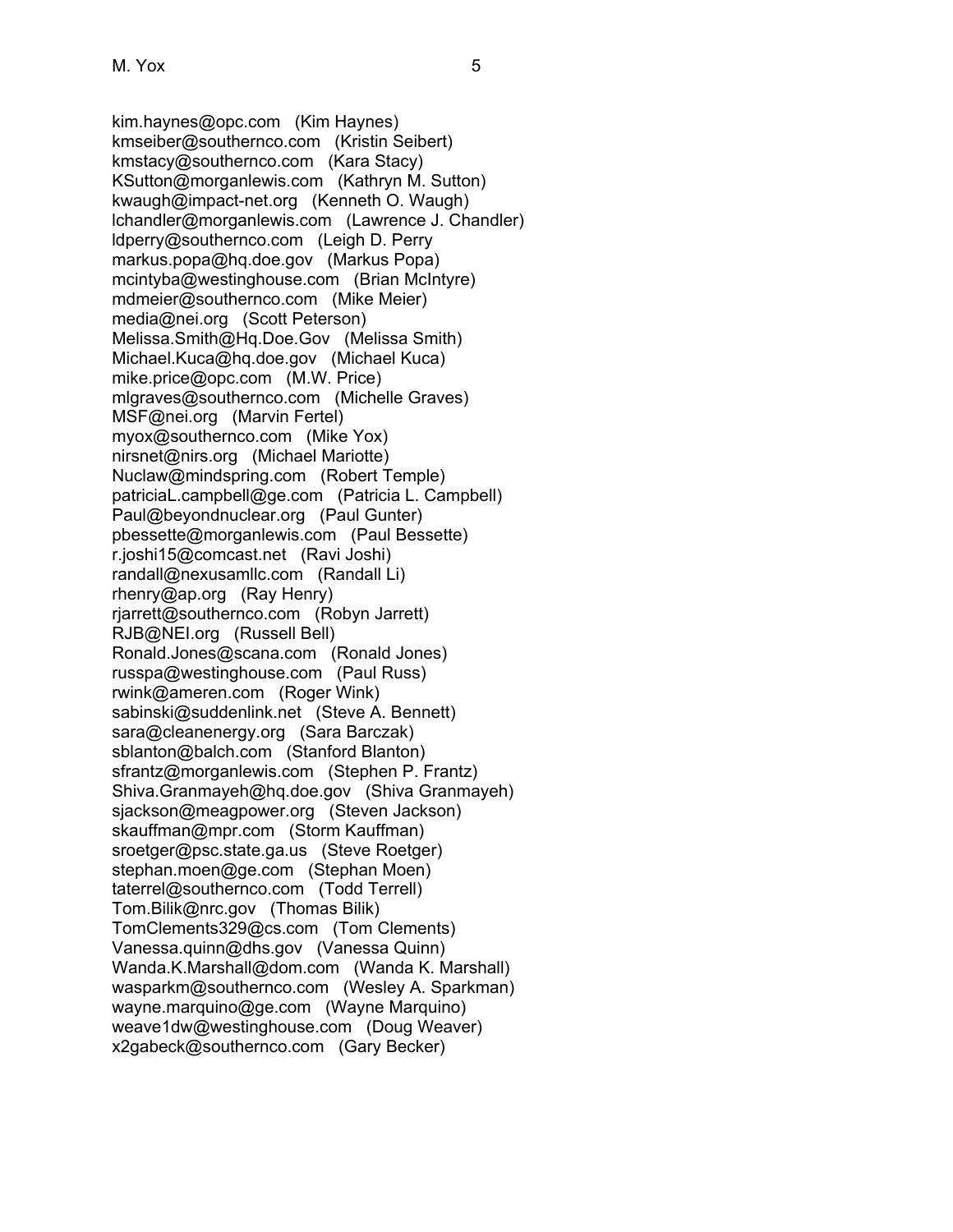Letter to Michael Yox from Michael E. Ernstes, dated March 2, 2016

SUBJECT: ANNUAL ASSESSMENT LETTER FOR VOGTLE ELECTRIC GENERATING PLANT UNITS 3 & 4 (NRC REPORT 05200025/2015006 AND 05200026/2015006)

Distribution w/encl: Region II Regional Coordinator T. Kozak, NRO L. Burkhart, NRO T. Fredette, NRO P. OBryan, NRO L. Dudes, RII W. Jones, RII J. Yerokun, RII R. Nease, RII M. Ernstes, RII R. Musser, RII J. Heisserer, RII D. Ayres, RII G. Khouri, RII J. Kent, RII M. Kowal, RII A. Lerch, RII T. Nazario, RII P. Donnelly, RII N. Karlovich, RII ConE\_Resource@nrc.gov NRO\_cROPResource@nrc.gov Summer\_Construction\_Support@nrc.gov PUBLIC